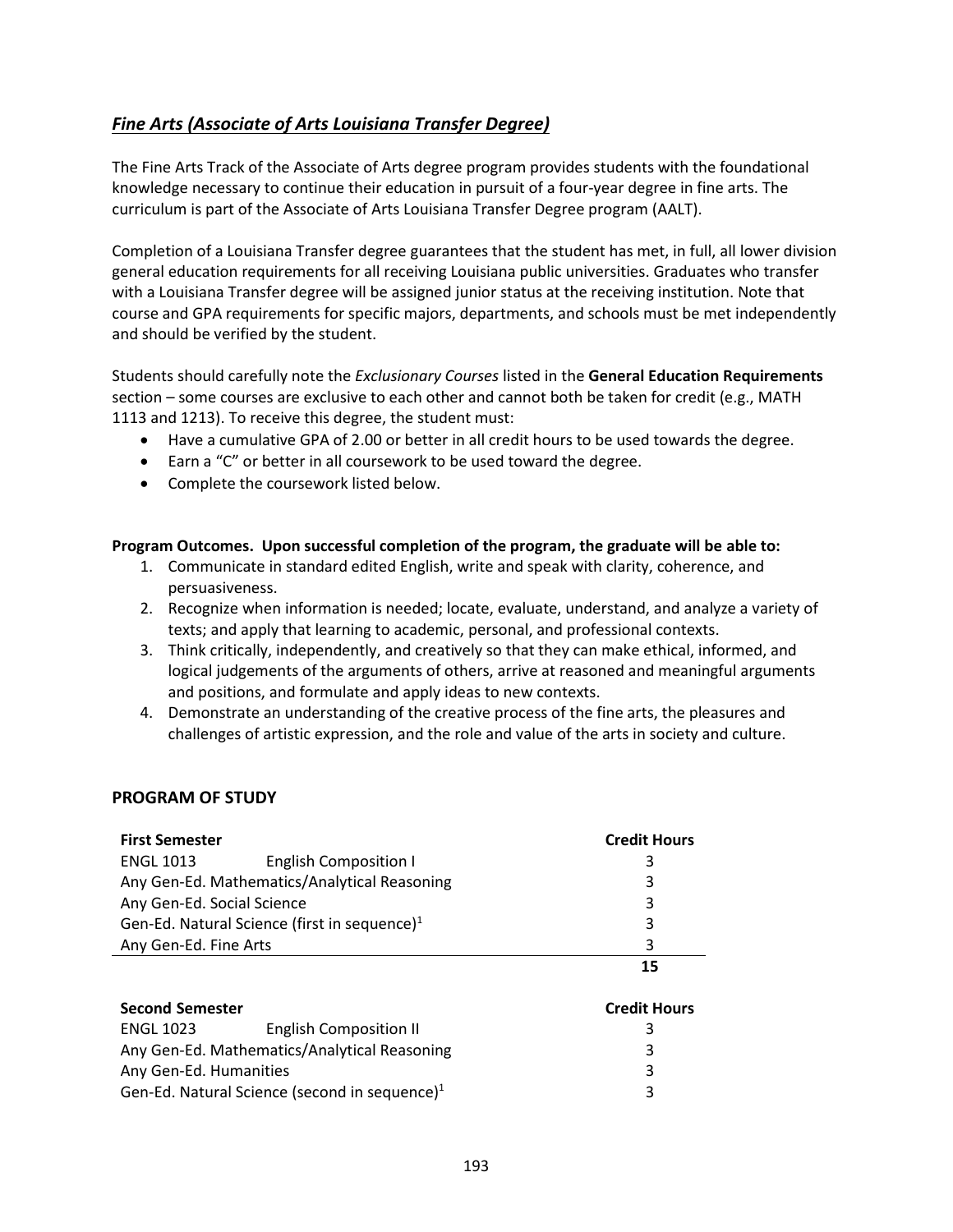| Concentration Core Selection (see below)                  |                            | 3                   |
|-----------------------------------------------------------|----------------------------|---------------------|
|                                                           |                            | 15                  |
|                                                           |                            | <b>Credit Hours</b> |
| <b>Third Semester</b>                                     |                            |                     |
| Any Gen-Ed. Humanities                                    |                            | 3                   |
| Any Gen-Ed. Social Science                                |                            | 3                   |
| Gen-Ed. Natural Science (opposite from seq.) <sup>2</sup> |                            | 3                   |
| Concentration Core Selection (see below)                  |                            | 3                   |
| Concentration Core Selection (see below)                  |                            | 3                   |
|                                                           |                            | 15                  |
| <b>Fourth Semester</b>                                    |                            | <b>Credit Hours</b> |
| Any Gen-Ed. ENGL Literature                               |                            | 3                   |
| Concentration Core Selection (see below)                  |                            | 3                   |
| Concentration Elective (see below)                        |                            | 3                   |
| Concentration Elective (see below)                        |                            | 3                   |
| Concentration Elective (see below)                        |                            | 3                   |
| Concentration Lab Elective (optional)                     |                            | $0 - 1$             |
|                                                           |                            | 15-16               |
|                                                           | <b>Total Program Hours</b> | 60-61               |

#### **Concentration Core Selections**

(Three of the four concentration core selections must be from 3 different areas) Any Fine Arts history Any Fine Arts appreciation Any Fine Arts basic skills Any Fine Arts theory

| <b>AREA</b>         | <b>ARTS</b>       | <b>MUSIC</b>      | <b>FILM</b> | <b>THEATRE</b> |
|---------------------|-------------------|-------------------|-------------|----------------|
| <b>APPRECIATION</b> | 1023, 1003        | 1013, 1303        | 2003        | 1013           |
| <b>SKILLS</b>       | 2203, 2213, 1303, | 1081, 1091, 1203, | 2213, 2223  | 2103, 2113,    |
|                     | 1313, 1403, 1423, | 1213, 1403, 1441, |             | 2203           |
|                     | 1433, 1503, 2313, | 1451, 2301, 2441, |             |                |
|                     | 2323, 2023, 2123  | 2451              |             |                |
| <b>HISTORY</b>      | 2103, 2113        | 1023, 2013, 2023  | 2013, 2023  |                |
| <b>THEORY</b>       | 1113, 1123        | 1003, 2003        |             |                |
| <b>OTHER</b>        | 1153              |                   |             |                |

## **Concentration Electives**

*(Choose from any category listed below, within the limits listed, to complete required hours)* Any Humanities course (ENGL Literature, FREN, HIST, HUMN, PHIL, SPAN, SPCH, etc.) 0-3 Any Social/Behavioral Science (ECON, GEOG, POLI, PSYC, SOCL, etc.) 0-3 Any Natural Science Lab course complementary to one of the Gen-Ed. Natural Science courses chosen 0-1 Any Fine Arts courses 0-9